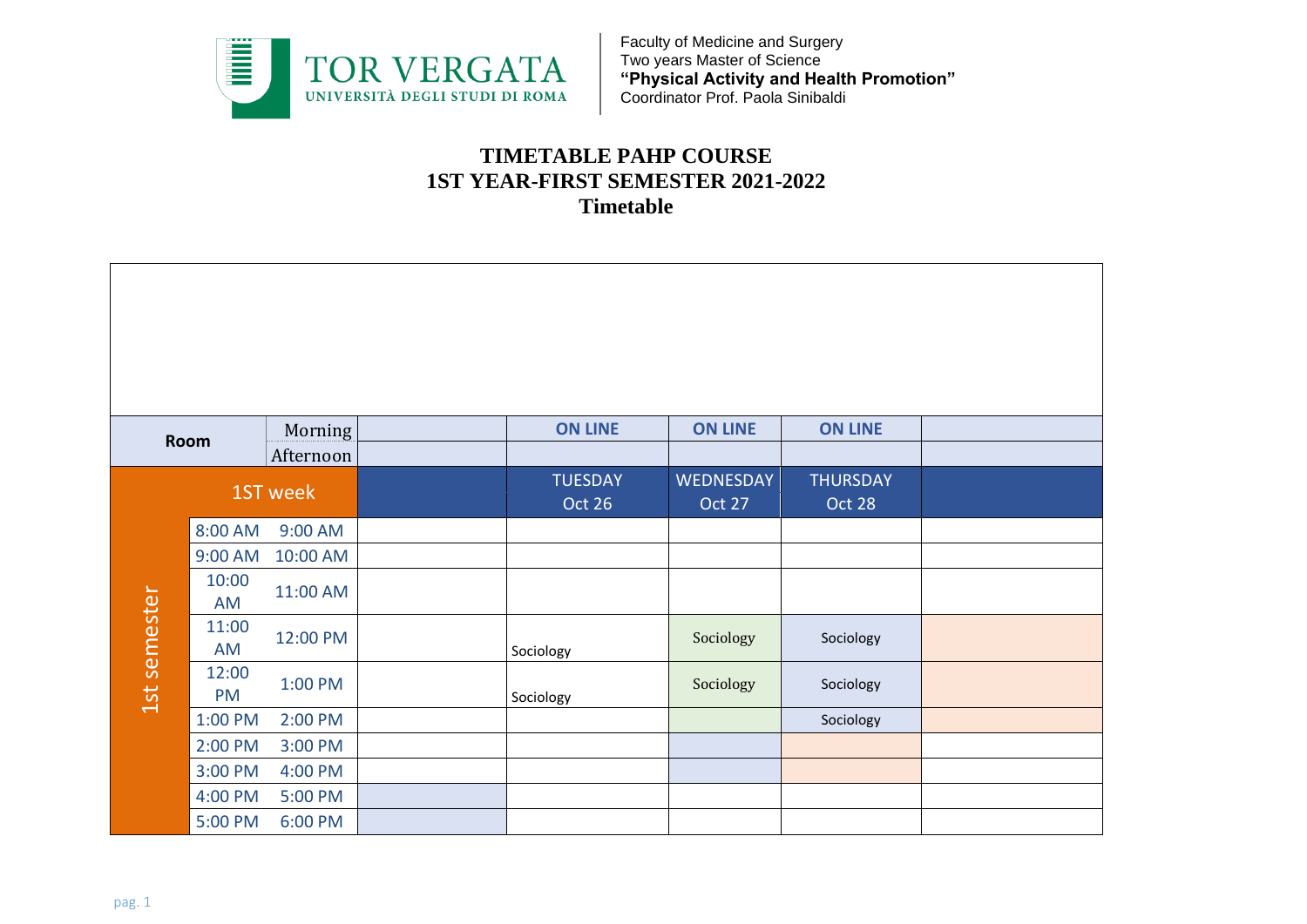

| <b>Room</b> |             | Morning   |               | <b>On line</b> | <b>On line</b>   | 2A1              | On line          |
|-------------|-------------|-----------|---------------|----------------|------------------|------------------|------------------|
|             |             | Afternoon |               |                |                  |                  |                  |
|             |             |           | <b>MONDAY</b> | <b>TUESDAY</b> | <b>WEDNESDAY</b> | <b>THURSDAY</b>  | <b>FRIDAY</b>    |
|             | 2nd week    |           |               | Nov 2          | Nov <sub>3</sub> | Nov <sub>4</sub> | Nov <sub>5</sub> |
|             | 8:00 AM     | 9:00 AM   |               |                | Pedagogy         | Pedagogy         | Pedagogy         |
|             | 9:00 AM     | 10:00 AM  |               |                | Pedagogy         | Pedagogy         | Pedagogy         |
|             | 10:00<br>AM | 11:00 AM  |               |                | Pedagogy         | Pedagogy         | Pedagogy         |
| semester    | 11:00<br>AM | 12:00 PM  |               | Sociology      | Pedagogy         | Pedagogy         | Pedagogy         |
| 1st         | 12:00<br>PM | 1:00 PM   |               | Sociology      | Pedagogy         | Pedagogy         | Pedagogy         |
|             | 1:00 PM     | 2:00 PM   |               |                | Pedagogy         | Pedagogy         | Pedagogy         |
|             | 2:00 PM     | 3:00 PM   |               |                |                  |                  |                  |
|             | 3:00 PM     | 4:00 PM   |               |                |                  |                  |                  |
|             | 4:00 PM     | 5:00 PM   |               |                |                  |                  |                  |
|             | 5:00 PM     | 6:00 PM   |               |                |                  |                  |                  |
|             |             |           |               |                |                  |                  |                  |

| Room | <b>Morning</b> | <b>IDA</b><br>шпе | <b>line</b> |  |  |
|------|----------------|-------------------|-------------|--|--|
|      |                |                   |             |  |  |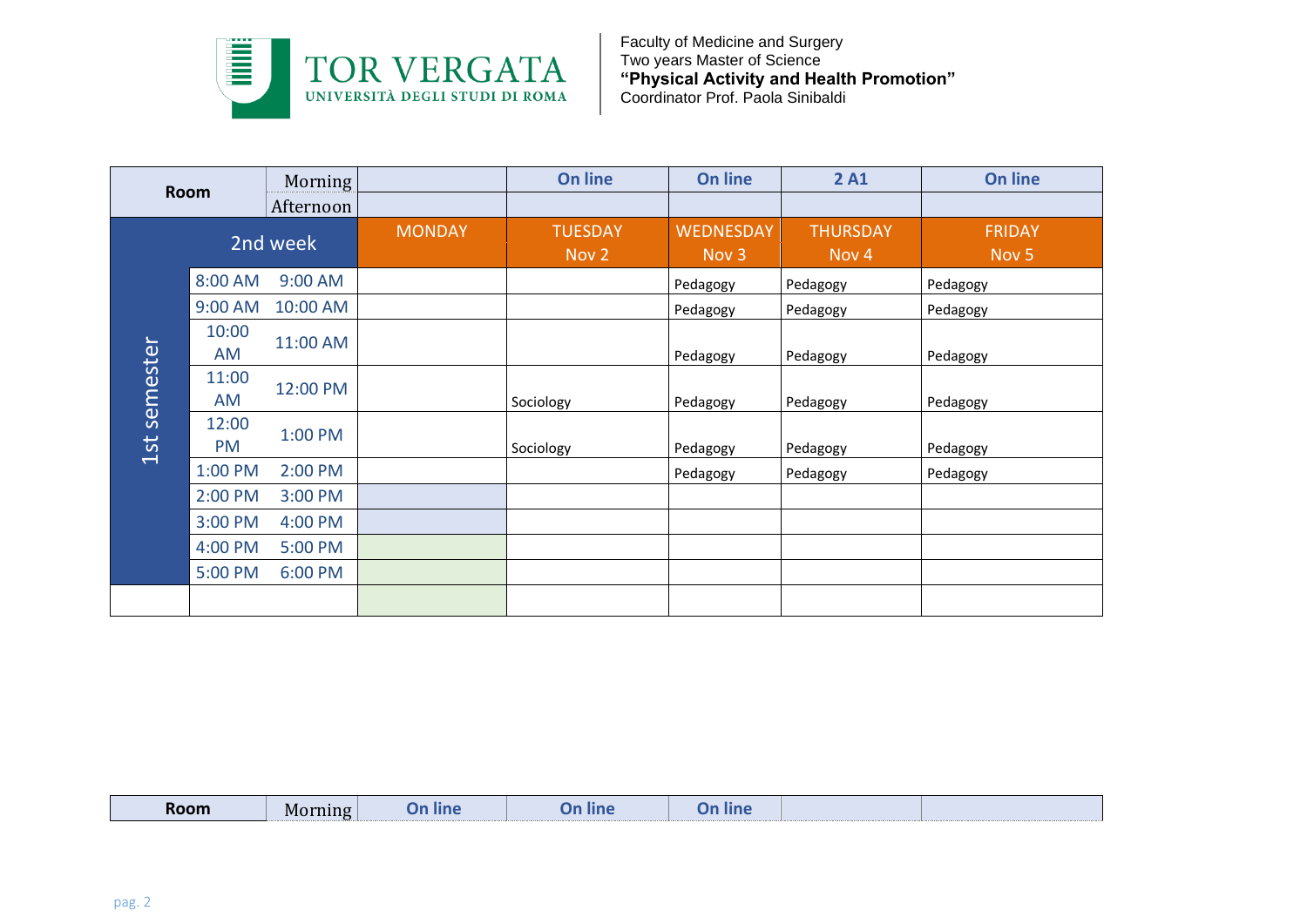

|          |                    | Afternoon |                        |                         |                                   |                                  |                                |
|----------|--------------------|-----------|------------------------|-------------------------|-----------------------------------|----------------------------------|--------------------------------|
|          |                    | 3th week  | <b>MONDAY</b><br>Nov 8 | <b>TUESDAY</b><br>Nov 9 | <b>WEDNESDAY</b><br><b>Nov 10</b> | <b>THURSDAY</b><br><b>Nov 11</b> | <b>FRIDAY</b><br><b>Nov 12</b> |
|          | 8:00 AM            | 9:00 AM   | Pedagogy               | Pedagogy                |                                   |                                  |                                |
|          | 9:00 AM            | 10:00 AM  | Pedagogy               | Pedagogy                |                                   |                                  |                                |
| semester | 10:00<br><b>AM</b> | 11:00 AM  | Pedagogy               | Pedagogy                |                                   |                                  |                                |
|          | 11:00<br>AM        | 12:00 PM  | Pedagogy               | Pedagogy                | Sociology                         |                                  |                                |
| 1st      | 12:00<br><b>PM</b> | 1:00 PM   | Pedagogy               | Pedagogy                | Sociology                         |                                  |                                |
|          | 1:00 PM            | 2:00 PM   | Pedagogy               | Pedagogy                | Sociology                         |                                  |                                |
|          | 2:00 PM            | 3:00 PM   |                        |                         |                                   |                                  |                                |
|          | 3:00 PM            | 4:00 PM   |                        |                         |                                   |                                  |                                |
|          | 4:00 PM            | 5:00 PM   |                        |                         |                                   |                                  |                                |
|          | 5:00 PM            | 6:00 PM   |                        |                         |                                   |                                  |                                |

| Room | $\sim$ orning $\sim$<br>$\cdot$ |  | __ | <b>ON LINE</b> | <b><i>BASE</i></b><br>אר<br>UN LINE |
|------|---------------------------------|--|----|----------------|-------------------------------------|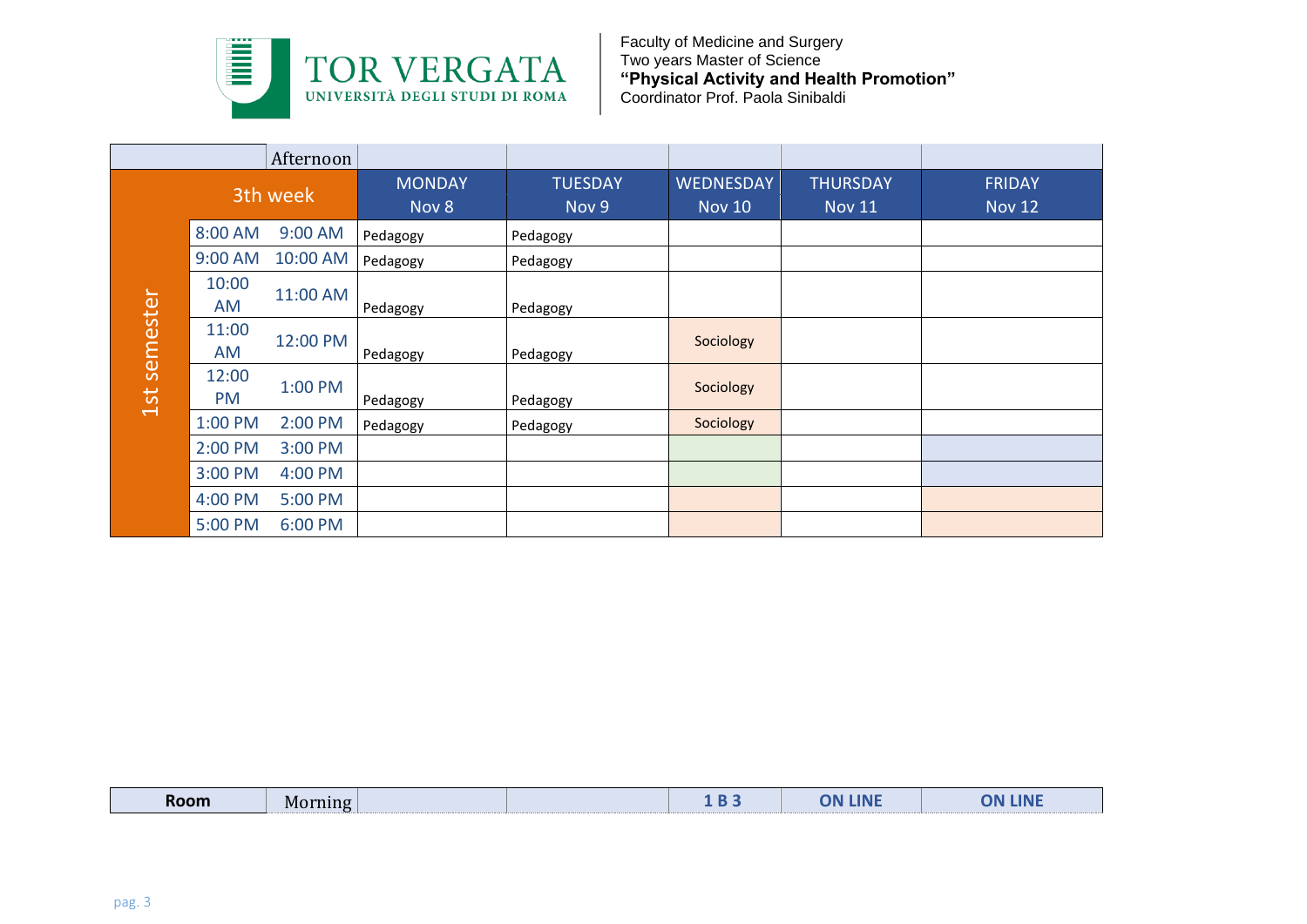

|          |                    | Afternoon |                                |                                 |                                   |                                  |                                |
|----------|--------------------|-----------|--------------------------------|---------------------------------|-----------------------------------|----------------------------------|--------------------------------|
|          | 4th week           |           | <b>MONDAY</b><br><b>Nov 15</b> | <b>TUESDAY</b><br><b>Nov 16</b> | <b>WEDNESDAY</b><br><b>Nov 17</b> | <b>THURSDAY</b><br><b>Nov 18</b> | <b>FRIDAY</b><br><b>Nov 19</b> |
|          | 8:00 AM            | 9:00 AM   |                                |                                 |                                   |                                  |                                |
|          | 9:00 AM            | 10:00 AM  |                                |                                 | Private law                       | Private law                      | Private law                    |
| semester | 10:00<br>AM        | 11:00 AM  |                                |                                 | Private law                       | Private law                      | Private law                    |
|          | 11:00<br>AM        | 12:00 PM  |                                |                                 | Private law                       | Private law                      | Private law                    |
| 1st      | 12:00<br><b>PM</b> | 1:00 PM   |                                |                                 |                                   | Private law                      | Private law                    |
|          | 1:00 PM            | 2:00 PM   |                                |                                 |                                   | Private law                      | Private law                    |
|          | 2:00 PM            | 3:00 PM   |                                |                                 |                                   |                                  |                                |
|          | 3:00 PM            | 4:00 PM   |                                |                                 |                                   |                                  |                                |
|          | 4:00 PM            | 5:00 PM   |                                |                                 |                                   |                                  |                                |
|          | 5:00 PM            | 6:00 PM   |                                |                                 |                                   |                                  |                                |

| Room | Morning   | an-<br><b>ZDJ</b> | <b>LINE</b><br>ON | רחר<br>ZDJ | on-<br>2DJ |  |
|------|-----------|-------------------|-------------------|------------|------------|--|
|      | Afternoon |                   |                   |            |            |  |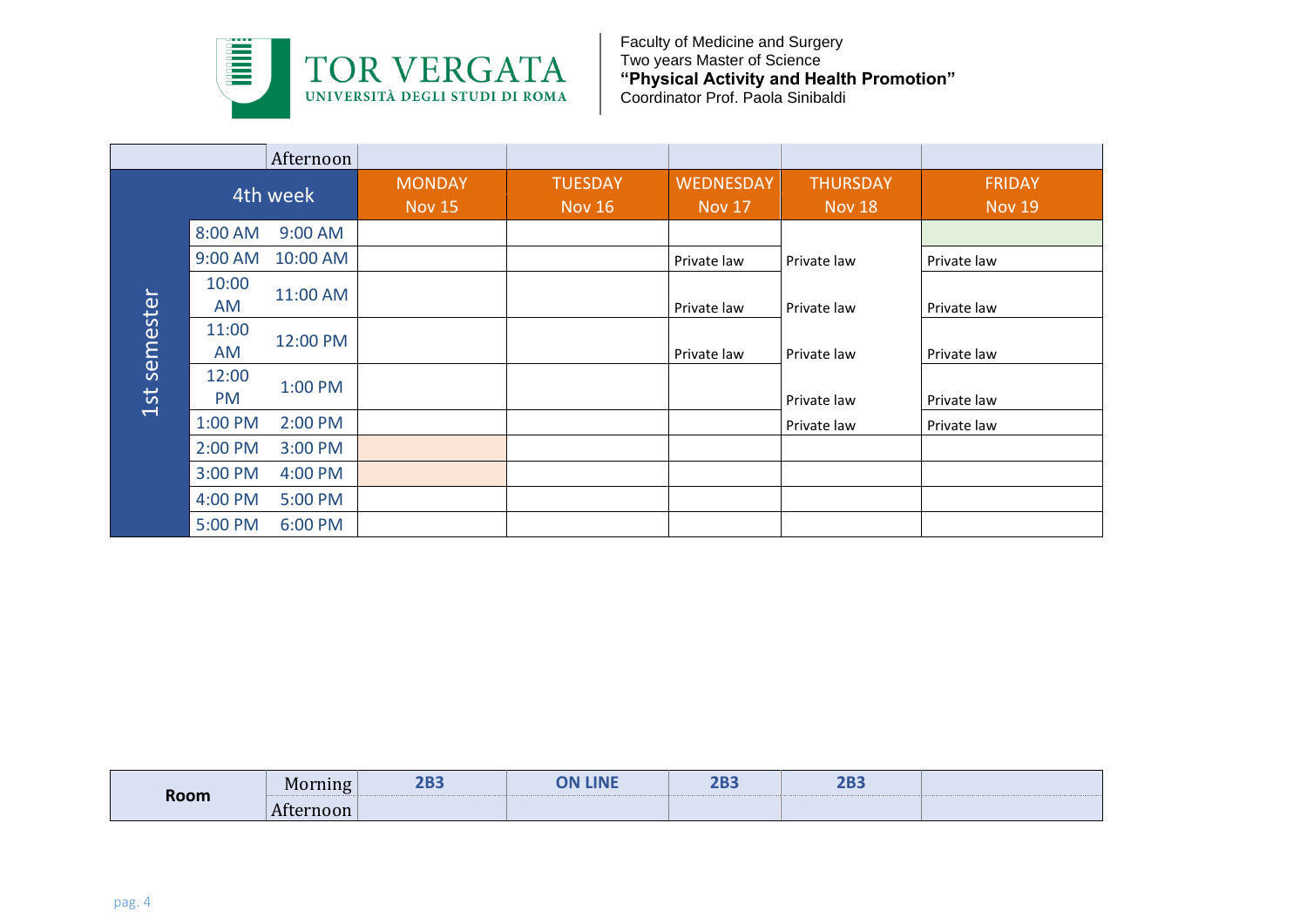

|               | 5th week           |          | <b>MONDAY</b><br><b>Nov 22</b> | <b>TUESDAY</b><br><b>Nov 23</b> | <b>WEDNESDAY</b><br>Nov 24 | <b>THURSDAY</b><br><b>Nov 25</b> | <b>FRIDAY</b><br><b>Nov 26</b> |
|---------------|--------------------|----------|--------------------------------|---------------------------------|----------------------------|----------------------------------|--------------------------------|
|               | 8:00 AM            | 9:00 AM  |                                |                                 |                            |                                  |                                |
|               | 9:00 AM            | 10:00 AM |                                | Private law                     | <b>Ethics</b>              | Ethics                           |                                |
| semester      | 10:00<br>AM        | 11:00 AM | Private law                    | Private law                     | <b>Ethics</b>              | Ethics                           |                                |
|               | 11:00<br>AM        | 12:00 PM | Private law                    | Private law                     | <b>Ethics</b>              | Ethics                           |                                |
| $\frac{1}{3}$ | 12:00<br><b>PM</b> | 1:00 PM  | Private law                    | Private law                     | <b>Ethics</b>              | Ethics                           |                                |
|               | 1:00 PM            | 2:00 PM  | Private law                    |                                 | Ethics                     | Ethics                           |                                |
|               | 2:00 PM            | 3:00 PM  |                                |                                 |                            |                                  |                                |
|               | 3:00 PM            | 4:00 PM  |                                |                                 |                            |                                  |                                |
|               | 4:00 PM            | 5:00 PM  |                                |                                 |                            |                                  |                                |
|               | 5:00 PM            | 6:00 PM  |                                |                                 |                            |                                  |                                |

|              | AM          | 11:00 AM | Private law | Private law | Ethics | Ethics |             |
|--------------|-------------|----------|-------------|-------------|--------|--------|-------------|
| 1st semester | 11:00<br>AM | 12:00 PM | Private law | Private law | Ethics | Ethics |             |
|              | 12:00<br>PM | 1:00 PM  | Private law | Private law | Ethics | Ethics |             |
|              | 1:00 PM     | 2:00 PM  | Private law |             | Ethics | Ethics |             |
|              | 2:00 PM     | 3:00 PM  |             |             |        |        |             |
|              | 3:00 PM     | 4:00 PM  |             |             |        |        |             |
|              | 4:00 PM     | 5:00 PM  |             |             |        |        |             |
|              | 5:00 PM     | 6:00 PM  |             |             |        |        |             |
|              |             |          |             |             | 1A3    |        |             |
|              | Room        | Morning  |             |             |        |        | <b>D19B</b> |
|              |             |          |             |             |        |        |             |
| pag. 5       |             |          |             |             |        |        |             |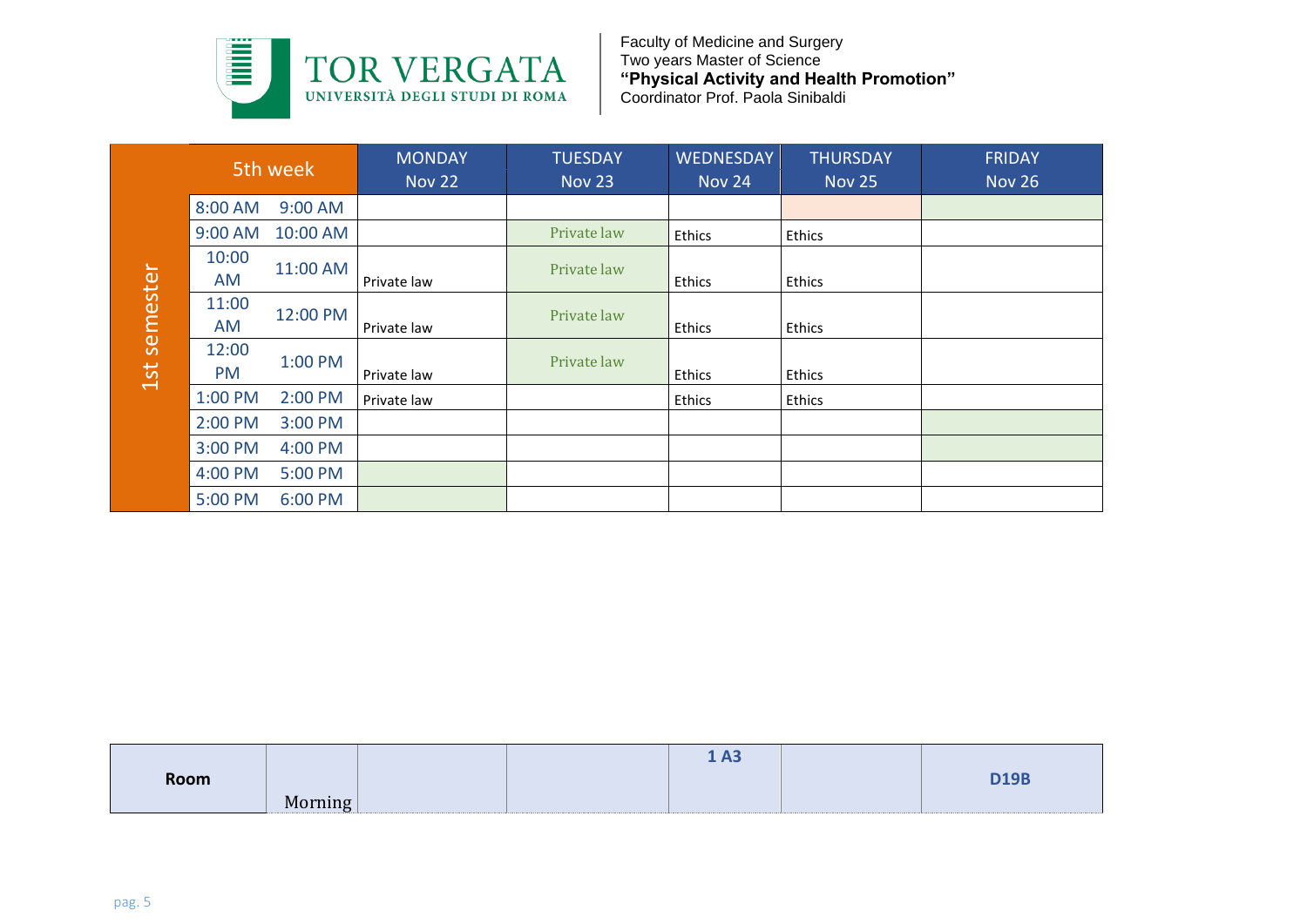

|                          |             | Afternoon | <b>On line</b>                 | <b>On line</b>           | 1 A3                      | <b>ON LINE</b>           | <b>DULBECCO</b>              |
|--------------------------|-------------|-----------|--------------------------------|--------------------------|---------------------------|--------------------------|------------------------------|
|                          | 6th week    |           | <b>MONDAY</b><br><b>Nov 29</b> | <b>TUESDAY</b><br>Nov 30 | <b>WEDNESDAY</b><br>Dec 1 | <b>THURSDAY</b><br>Dec 2 | <b>FRIDAY</b><br>Dec 3       |
|                          | 8:00 AM     | 9:00 AM   |                                |                          |                           |                          |                              |
|                          | 9:00 AM     | 10:00 AM  | Ethics                         | <b>Ethics</b>            | <b>Ethics</b>             |                          | PSHYCHOLOGY (D19B)           |
| $\overline{\phantom{a}}$ | 10:00<br>AM | 11:00 AM  | <b>Ethics</b>                  | Ethics                   | <b>Ethics</b>             |                          | PSYCHOLOGY D19B              |
| semeste                  | 11:00<br>AM | 12:00 PM  | Ethics                         | Ethics                   | Ethics                    | <b>Biomechanics</b>      | <b>Biomechanics D19B</b>     |
| 1st                      | 12:00<br>PM | 1:00 PM   | <b>Ethics</b>                  | Ethics                   | <b>Ethics</b>             | <b>Biomechanics</b>      | BiomechanicsD19B             |
|                          | 1:00 PM     | 2:00 PM   | Ethics                         |                          | <b>Ethics</b>             | <b>Biomechanics</b>      | <b>Biomechanics D19B</b>     |
|                          | 2:00 PM     | 3:00 PM   |                                |                          |                           | <b>Biomechanics</b>      | <b>Biomechanics Dulbecco</b> |
|                          | 3:00 PM     | 4:00 PM   |                                |                          |                           | <b>Biomechanics</b>      | <b>Biomechanics Dulbecco</b> |
|                          | 4:00 PM     | 5:00 PM   |                                |                          |                           |                          |                              |
|                          | 5:00 PM     | $6:00$ PM |                                |                          |                           |                          |                              |

|      | Mor<br>rning<br>. . |            |            |  |              |
|------|---------------------|------------|------------|--|--------------|
| Room | Aft<br>noon:        | <b>115</b> | <b>SAF</b> |  | <b>BOVET</b> |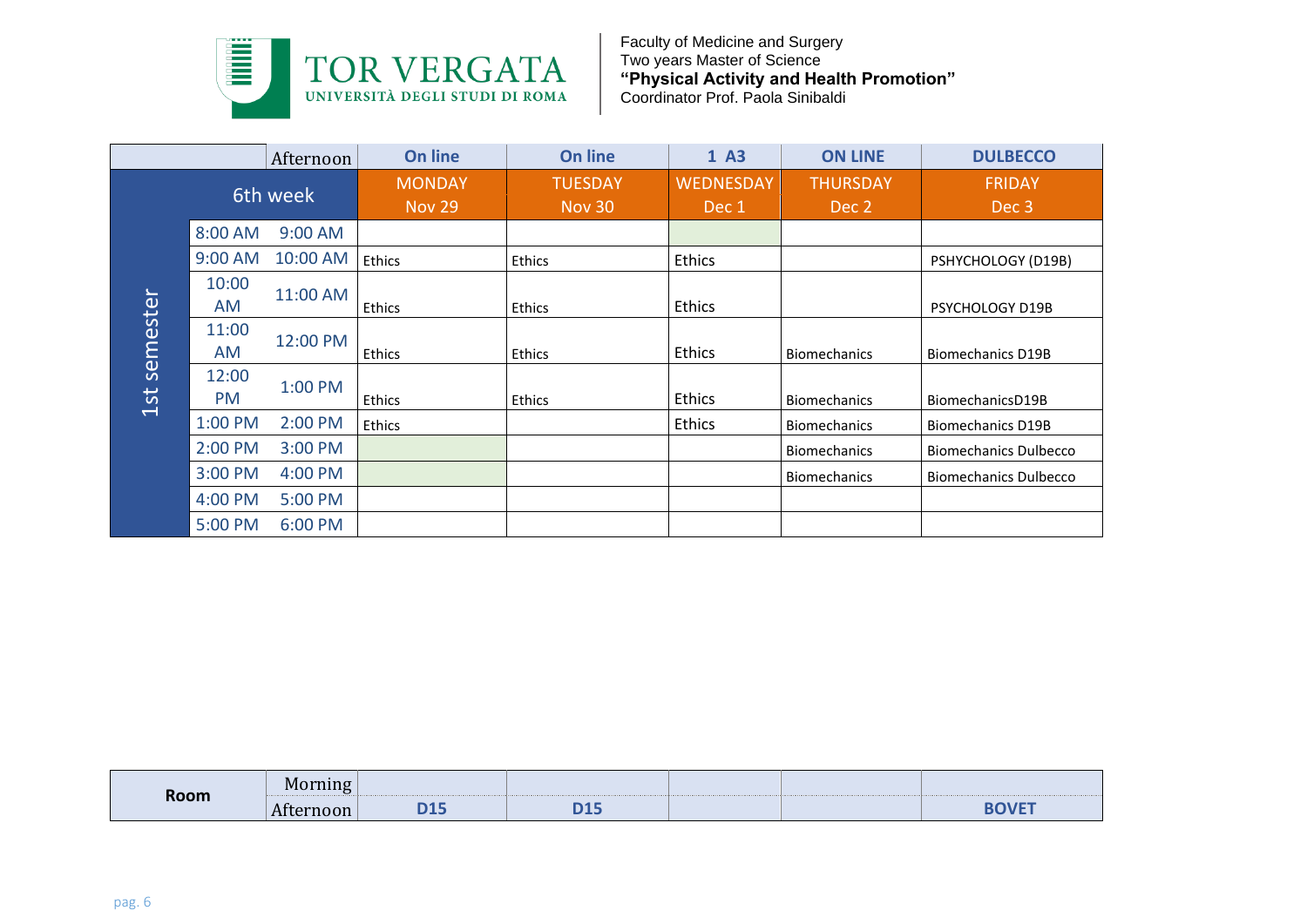

| 7th week                  |              | <b>MONDAY</b> | <b>TUESDAY</b>      | <b>WEDNESDAY</b>        | <b>THURSDAY</b> | <b>FRIDAY</b> |                     |
|---------------------------|--------------|---------------|---------------------|-------------------------|-----------------|---------------|---------------------|
|                           |              |               | 6 DEC               | 7 DEC                   | Dec 8           | Dec 9         | <b>Dec 10</b>       |
|                           | 8:00 AM      | 9:00 AM       |                     |                         |                 |               |                     |
|                           | 9:00 AM      | 10:00 AM      |                     | <b>PSYCHOLOGY D15</b>   |                 |               |                     |
|                           | 10:00<br>AM  | 11:00 AM      |                     | <b>PSYCHOLOGY</b>       |                 |               |                     |
| <b>PICDITIO</b><br>ງ<br>1 | 11:00<br>AM. | 12:00 PM      | <b>Biomechanics</b> | <b>Biomechanics D15</b> |                 |               | <b>Biomechanics</b> |
|                           | 12:00<br>PM. | 1:00 PM       | <b>Biomechanics</b> | <b>Biomechanics</b>     |                 |               | <b>Biomechanics</b> |
|                           | 1:00 PM      | 2:00 PM       | <b>Biomechanics</b> | <b>Biomechanics</b>     |                 |               | <b>Biomechanics</b> |
|                           | 2:00 PM      | 3:00 PM       | <b>Biomechanics</b> | <b>Biomechanics</b>     |                 |               | <b>Biomechanics</b> |
|                           | 3:00 PM      | 4:00 PM       | <b>Biomechanics</b> | <b>Biomechanics</b>     |                 |               |                     |
|                           | 4:00 PM      | 5:00 PM       |                     |                         |                 |               |                     |
|                           | 5:00 PM      | 6:00 PM       |                     |                         |                 |               |                     |
|                           |              |               |                     |                         |                 |               |                     |

|              | <b>AM</b>          | 11:00 AM  |                     | <b>PSYCHOLOGY</b>       |                  |                   |                     |  |
|--------------|--------------------|-----------|---------------------|-------------------------|------------------|-------------------|---------------------|--|
| 1st semester | 11:00<br>AM        | 12:00 PM  | <b>Biomechanics</b> | <b>Biomechanics D15</b> |                  |                   | <b>Biomechanics</b> |  |
|              | 12:00<br><b>PM</b> | 1:00 PM   | <b>Biomechanics</b> | <b>Biomechanics</b>     |                  |                   | Biomechanics        |  |
|              | 1:00 PM            | 2:00 PM   | <b>Biomechanics</b> | <b>Biomechanics</b>     |                  |                   | Biomechanics        |  |
|              | 2:00 PM            | 3:00 PM   | <b>Biomechanics</b> | Biomechanics            |                  |                   | <b>Biomechanics</b> |  |
|              | 3:00 PM            | 4:00 PM   | <b>Biomechanics</b> | <b>Biomechanics</b>     |                  |                   |                     |  |
|              | 4:00 PM            | 5:00 PM   |                     |                         |                  |                   |                     |  |
|              | 5:00 PM            | 6:00 PM   |                     |                         |                  |                   |                     |  |
|              |                    |           |                     |                         |                  |                   |                     |  |
|              | Morning<br>Room    |           | <b>D19B</b>         |                         |                  | <b>1B3</b>        | <b>ON LINE</b>      |  |
|              |                    | Afternoon |                     |                         |                  | 1B3               |                     |  |
|              | 8th week           |           | <b>MONDAY</b>       | <b>TUESDAY</b>          | <b>WEDNESDAY</b> | <b>THURSDAY</b>   | <b>FRIDAY</b>       |  |
|              |                    |           |                     |                         |                  |                   | <b>17 DEC</b>       |  |
|              |                    |           | <b>13 DEC</b>       | <b>14 DEC</b>           | <b>15 DEC</b>    | <b>16 DEC</b>     |                     |  |
|              | 8:00 AM            | 9:00 AM   |                     |                         |                  |                   |                     |  |
|              | 9:00 AM            | 10:00 AM  | PSYCHOLOGY          |                         |                  | <b>PSYCHOLOGY</b> | PSYCHOLOGY          |  |
|              | 10:00<br>AM        | 11:00 AM  | <b>PSYCHOLOGY</b>   |                         |                  | <b>PSYCHOLOGY</b> | <b>PSYCHOLOGY</b>   |  |
| 1st semester | 11:00<br>AM        | 12:00 PM  |                     |                         |                  | <b>PSYCHOLOGY</b> | <b>PSYCHOLOGY</b>   |  |
|              | 12:00<br>PM        | 1:00 PM   |                     |                         |                  | <b>PSYCHOLOGY</b> | PSYCHOLOGY          |  |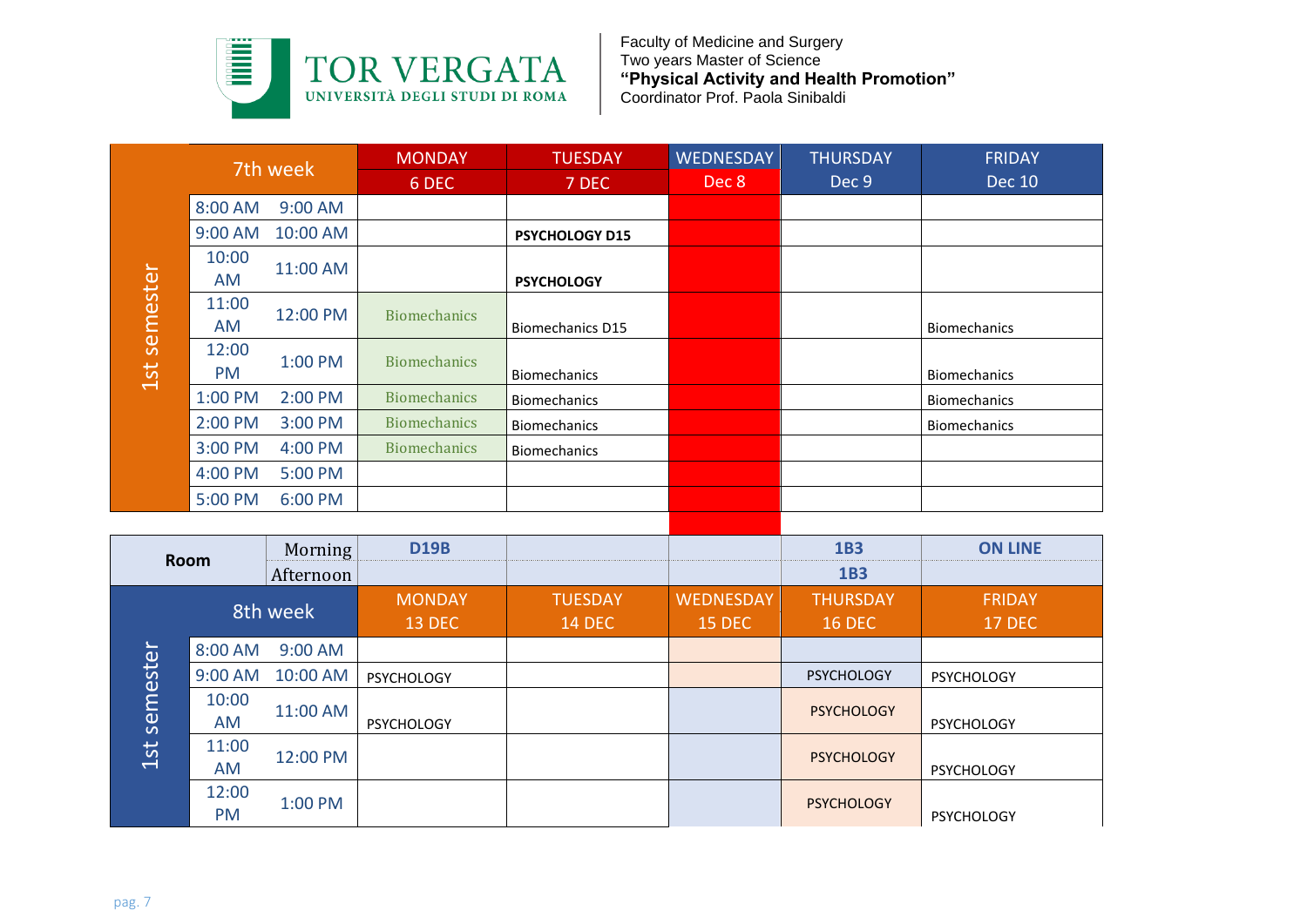

| $1:00$ PM | $2:00$ PM |  | <b>PSYCHOLOGY</b> | <b>PSYCHOLOGY</b> |
|-----------|-----------|--|-------------------|-------------------|
| $2:00$ PM | $3:00$ PM |  |                   |                   |
| $3:00$ PM | 4:00 PM   |  |                   |                   |
| 4:00 PM   | 5:00 PM   |  |                   |                   |
| 5:00 PM   | 6:00 PM   |  |                   |                   |

| <b>Room</b>  |                    | Morning<br>Afternoon |               |                |                  |                 |                        |
|--------------|--------------------|----------------------|---------------|----------------|------------------|-----------------|------------------------|
|              |                    | 9th week             | <b>MONDAY</b> | <b>TUESDAY</b> | <b>WEDNESDAY</b> | <b>THURSDAY</b> | <b>FRIDAY</b><br>Jan 7 |
|              | 8:00 AM            | 9:00 AM              |               |                |                  |                 |                        |
|              | 9:00 AM            | 10:00 AM             |               |                |                  |                 |                        |
|              | 10:00<br>AM        | 11:00 AM             |               |                |                  |                 |                        |
| 1st semester | 11:00<br>AM        | 12:00 PM             |               |                |                  |                 |                        |
|              | 12:00<br><b>PM</b> | 1:00 PM              |               |                |                  |                 |                        |
|              | 1:00 PM            | 2:00 PM              |               |                |                  |                 |                        |
|              | 2:00 PM            | 3:00 PM              |               |                |                  |                 |                        |
|              | 3:00 PM            | 4:00 PM              |               |                |                  |                 |                        |
|              | 4:00 PM            | 5:00 PM              |               |                |                  |                 |                        |
|              | 5:00 PM            | 6:00 PM              |               |                |                  |                 |                        |
|              |                    |                      |               |                |                  |                 |                        |

|      | Morning   |  |  |  |
|------|-----------|--|--|--|
| Room | Afternoon |  |  |  |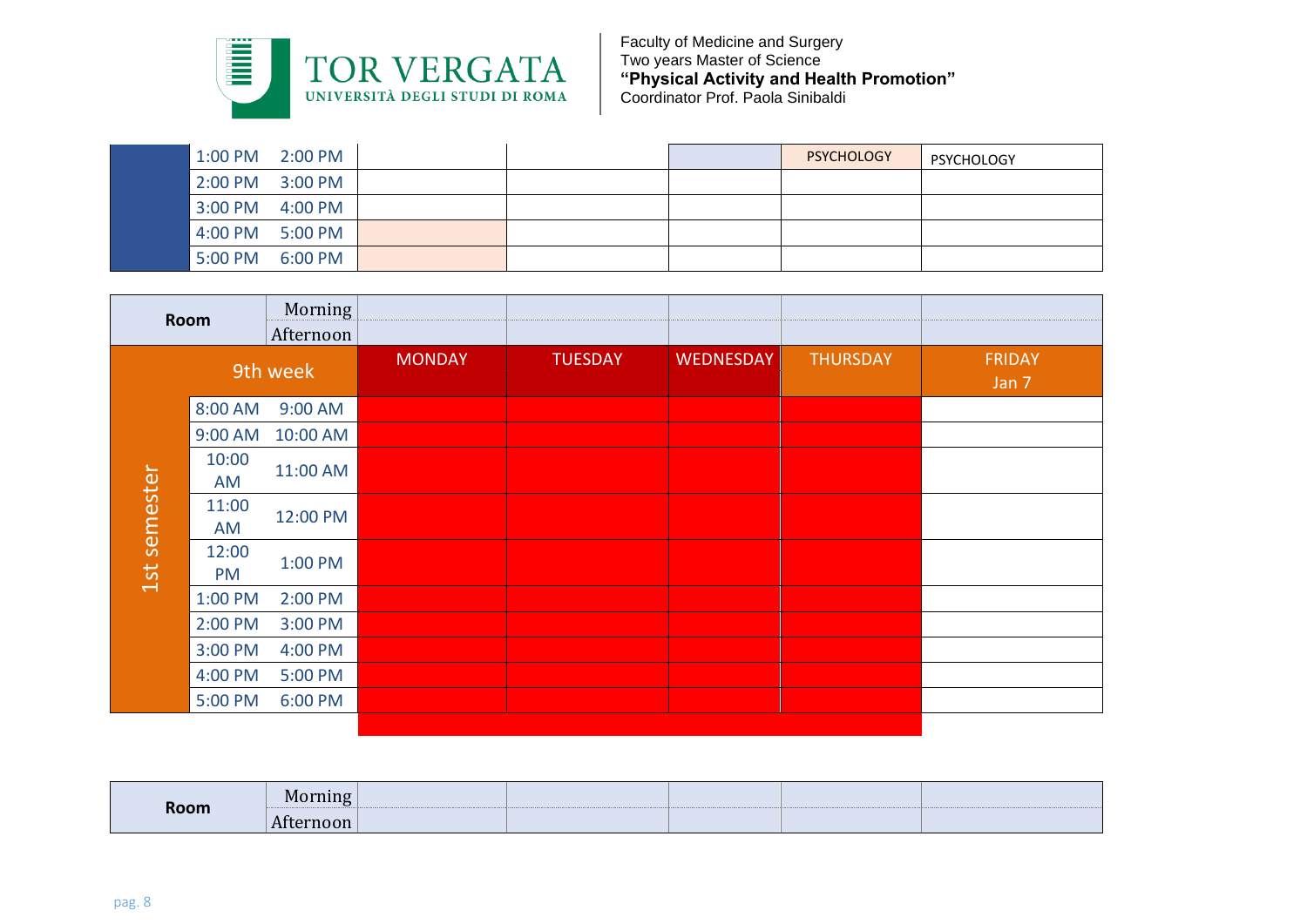

|                 |                    | 10th week | <b>MONDAY</b><br><b>Jan 10</b> | <b>TUESDAY</b><br>Jan 11 | <b>WEDNESDAY</b><br>Jan 12 | <b>THURSDAY</b><br><b>Jan 13</b> | <b>FRIDAY</b><br><b>Jan 14</b> |
|-----------------|--------------------|-----------|--------------------------------|--------------------------|----------------------------|----------------------------------|--------------------------------|
|                 | 8:00 AM            | 9:00 AM   |                                |                          |                            |                                  |                                |
|                 | 9:00 AM            | 10:00 AM  |                                |                          |                            |                                  |                                |
| semester<br>1st | 10:00<br>AM        | 11:00 AM  |                                |                          |                            |                                  |                                |
|                 | 11:00<br>AM        | 12:00 PM  |                                |                          |                            |                                  |                                |
|                 | 12:00<br><b>PM</b> | 1:00 PM   |                                |                          |                            |                                  |                                |
|                 | 1:00 PM            | 2:00 PM   |                                |                          |                            |                                  |                                |
|                 | 2:00 PM            | 3:00 PM   |                                |                          |                            |                                  |                                |
|                 | 3:00 PM            | 4:00 PM   |                                |                          |                            |                                  |                                |
|                 | 4:00 PM            | 5:00 PM   |                                |                          |                            |                                  |                                |
|                 | 5:00 PM            | 6:00 PM   |                                |                          |                            |                                  |                                |

|              | AM          | 11:00 AM  |                                |                                 |                                   |                                  |                                |
|--------------|-------------|-----------|--------------------------------|---------------------------------|-----------------------------------|----------------------------------|--------------------------------|
| 1st semester | 11:00<br>AM | 12:00 PM  |                                |                                 |                                   |                                  |                                |
|              | 12:00<br>PM | 1:00 PM   |                                |                                 |                                   |                                  |                                |
|              | 1:00 PM     | 2:00 PM   |                                |                                 |                                   |                                  |                                |
|              | 2:00 PM     | 3:00 PM   |                                |                                 |                                   |                                  |                                |
|              | 3:00 PM     | 4:00 PM   |                                |                                 |                                   |                                  |                                |
|              | 4:00 PM     | 5:00 PM   |                                |                                 |                                   |                                  |                                |
|              | 5:00 PM     | 6:00 PM   |                                |                                 |                                   |                                  |                                |
|              |             |           |                                |                                 |                                   |                                  |                                |
|              | Room        | Morning   |                                |                                 |                                   |                                  |                                |
|              |             |           |                                |                                 |                                   |                                  |                                |
|              |             | Afternoon |                                |                                 |                                   |                                  |                                |
|              |             | 11th week | <b>MONDAY</b><br><b>Jan 17</b> | <b>TUESDAY</b><br><b>Jan 18</b> | <b>WEDNESDAY</b><br><b>Jan 19</b> | <b>THURSDAY</b><br><b>Jan 20</b> | <b>FRIDAY</b><br><b>Jan 21</b> |
|              | 8:00 AM     | 9:00 AM   |                                |                                 |                                   |                                  |                                |
|              | 9:00 AM     | 10:00 AM  |                                |                                 |                                   |                                  |                                |
|              | 10:00<br>AM | 11:00 AM  |                                |                                 |                                   |                                  |                                |
| 1st semester | 11:00<br>AM | 12:00 PM  |                                |                                 |                                   |                                  |                                |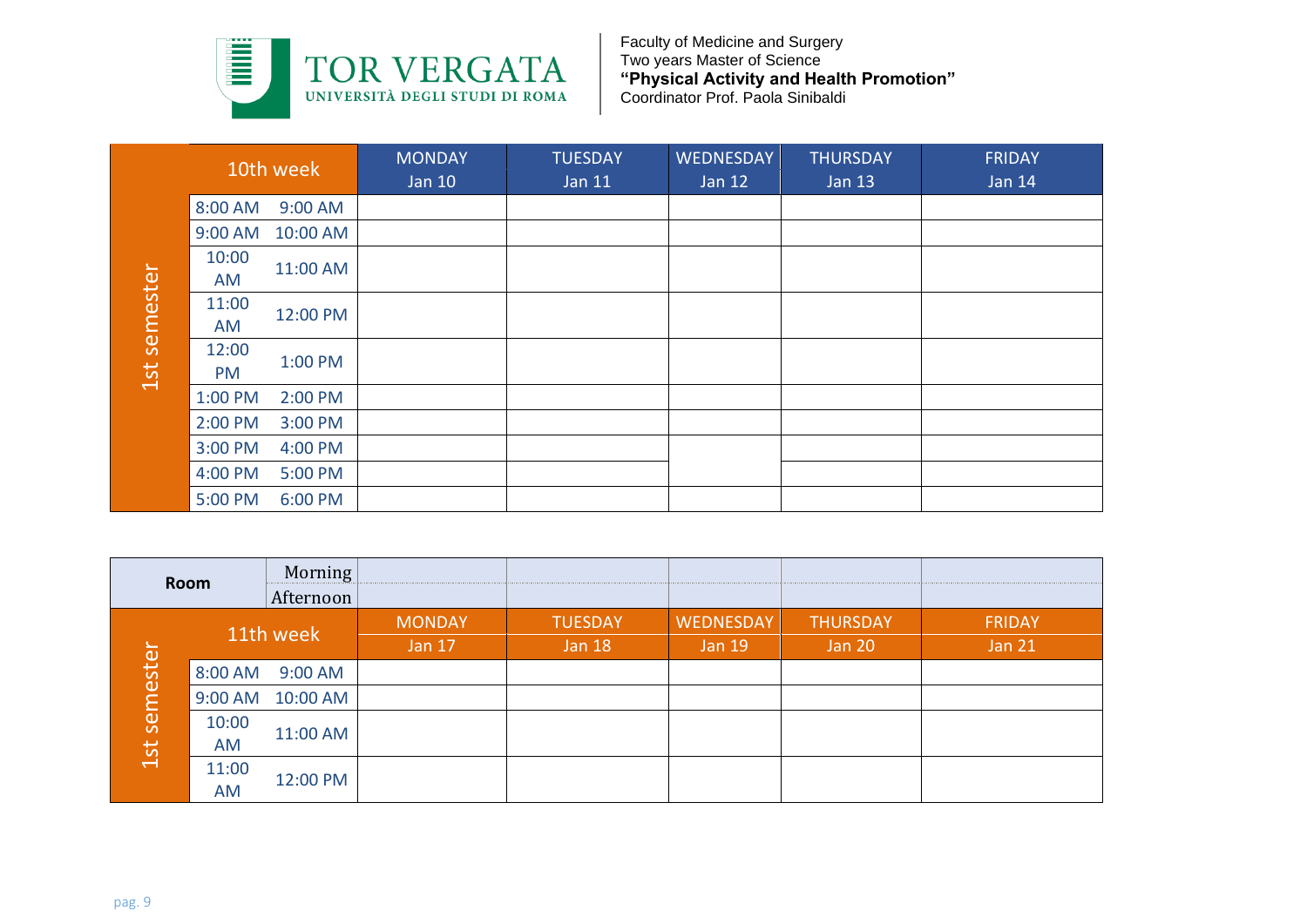

| 12:00<br><b>PM</b> | 1:00 PM         |  |  |  |
|--------------------|-----------------|--|--|--|
|                    | 1:00 PM 2:00 PM |  |  |  |
| 2:00 PM 3:00 PM    |                 |  |  |  |
| 3:00 PM 4:00 PM    |                 |  |  |  |
| 4:00 PM 5:00 PM    |                 |  |  |  |
| 5:00 PM            | 6:00 PM         |  |  |  |

| Room         |                    | Morning<br>Afternoon |                                |                                 |                                   |                                  |                                |
|--------------|--------------------|----------------------|--------------------------------|---------------------------------|-----------------------------------|----------------------------------|--------------------------------|
|              | 12th week          |                      | <b>MONDAY</b><br><b>Jan 24</b> | <b>TUESDAY</b><br><b>Jan 25</b> | <b>WEDNESDAY</b><br><b>Jan 26</b> | <b>THURSDAY</b><br><b>Jan 27</b> | <b>FRIDAY</b><br><b>Jan 28</b> |
|              | 8:00 AM            | 9:00 AM              |                                |                                 |                                   |                                  |                                |
|              | 9:00 AM            | 10:00 AM             |                                |                                 |                                   |                                  |                                |
|              | 10:00<br>AM        | 11:00 AM             |                                |                                 |                                   |                                  |                                |
| 1st semester | 11:00<br>AM        | 12:00 PM             |                                |                                 |                                   |                                  |                                |
|              | 12:00<br><b>PM</b> | 1:00 PM              |                                |                                 |                                   |                                  |                                |
|              | 1:00 PM            | 2:00 PM              |                                |                                 |                                   |                                  |                                |
|              | 2:00 PM            | 3:00 PM              |                                |                                 |                                   |                                  |                                |
|              | 3:00 PM            | 4:00 PM              |                                |                                 |                                   |                                  |                                |
|              | 4:00 PM            | 5:00 PM              |                                |                                 |                                   |                                  |                                |
|              | 5:00 PM            | 6:00 PM              |                                |                                 |                                   |                                  |                                |